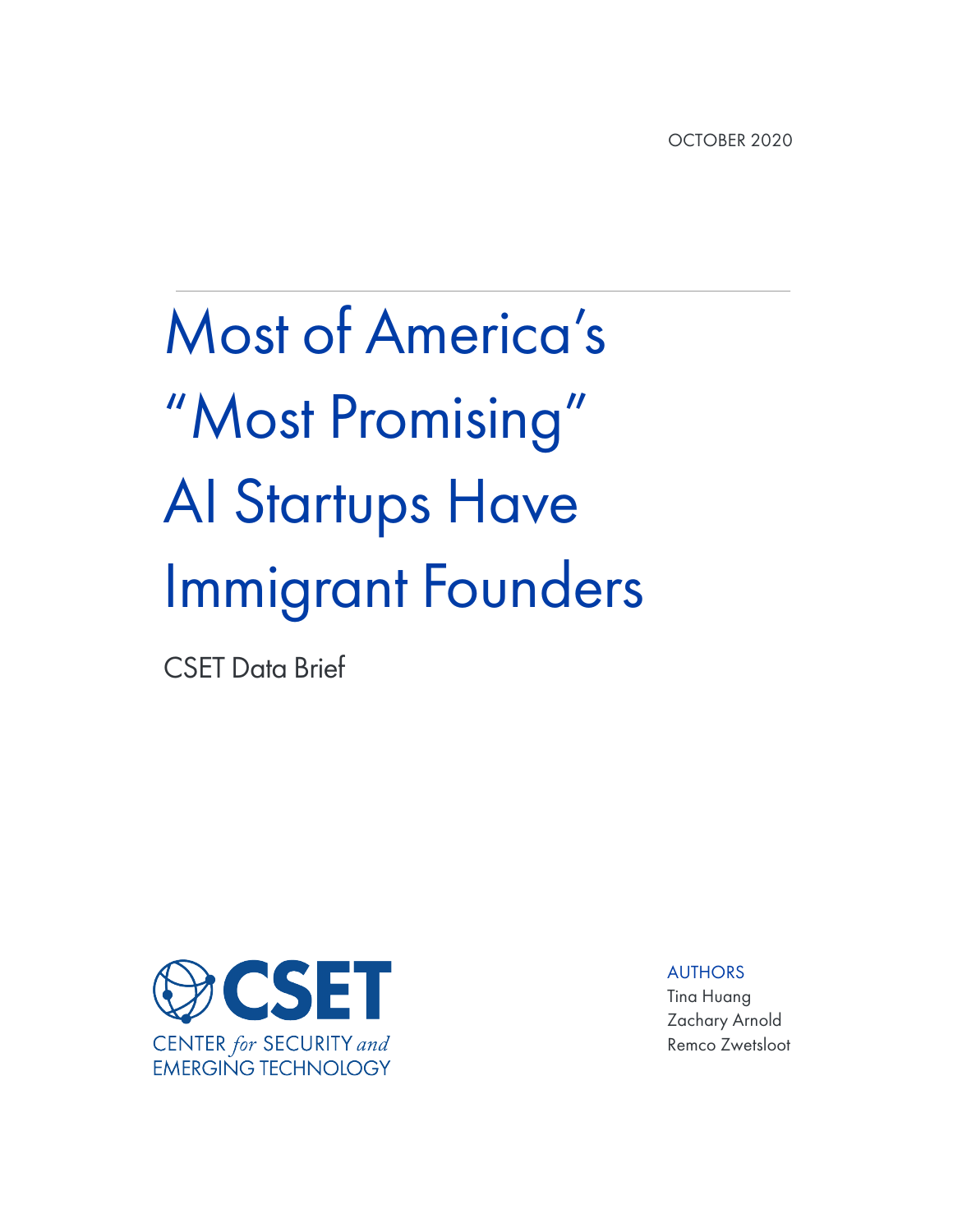## Executive Summary

Immigrants are critical to the U.S. artificial intelligence sector. To understand how immigration shapes AI entrepreneurship in the United States, we analyze the 2019 AI 50, Forbes's list of the "most promising" U.S.-based AI startups. According to *Forbes*, these 50 companies had 125 founders in total. Using public data on their places of birth and educational histories, we estimate that 53 of these 125 founders (42 percent) were first-generation immigrants to the United States, and 33 of the AI 50 companies (66 percent) had at least one immigrant founder. An estimated 72 percent of these founders first came to the United States on student visas; the others came for professional opportunities, in many cases likely using H-1B work visas. These findings provide further evidence of immigrants' importance within the U.S. AI ecosystem, and point to potential immigration reforms that could boost AI innovation and entrepreneurship in the United States.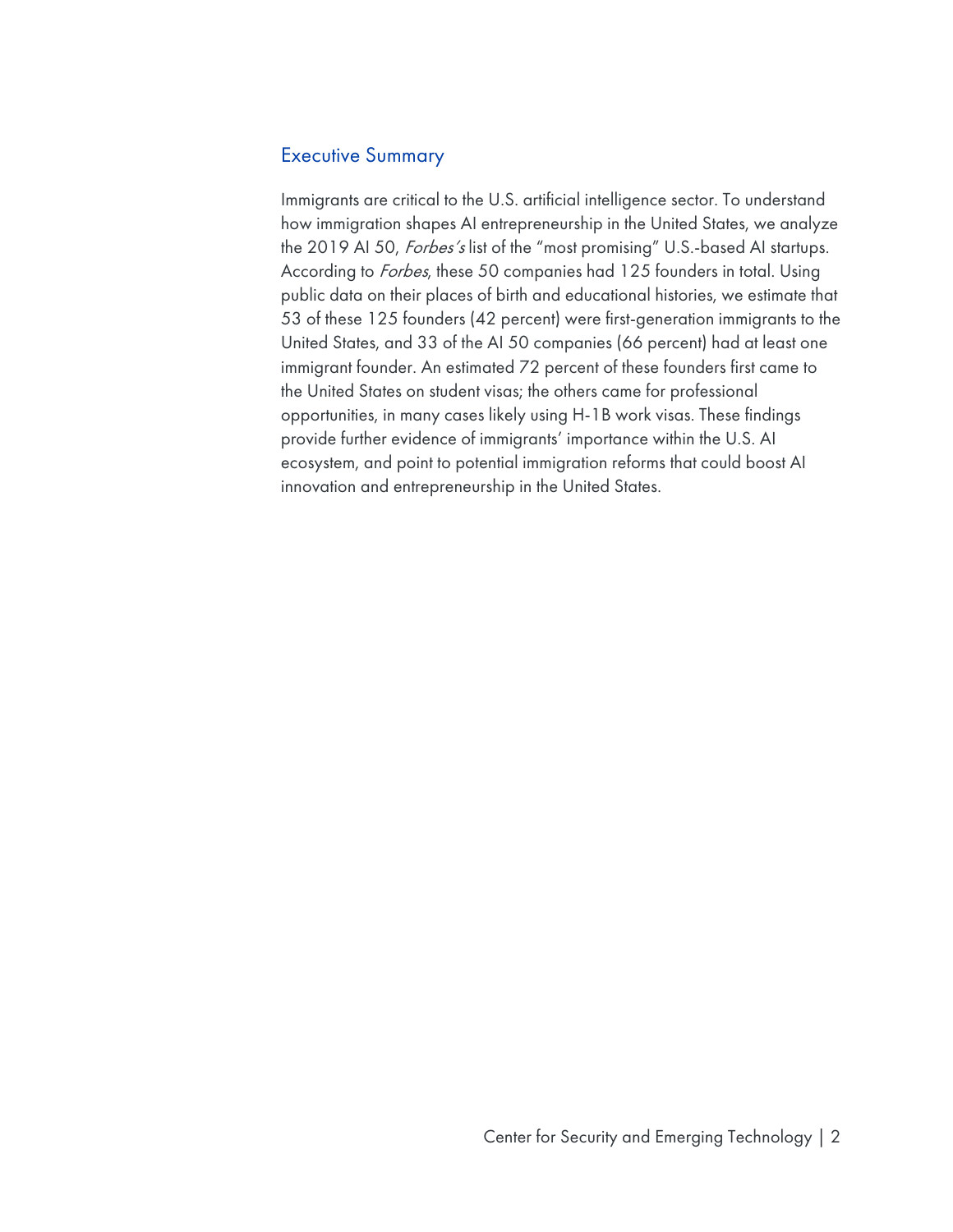### Introduction and Methodology

Immigrants are twice as likely as native-born Americans to start new businesses. <sup>1</sup> Indeed, half of Silicon Valley's startups have at least one foreignborn founder, and tech companies founded by immigrants employ tens of thousands of Americans today.2 In AI in particular, experts recognize that a clear immigration pathway for foreign talent is vital to ensure U.S. leadership.3 However, there is little empirical research into the role of immigrants in AI entrepreneurship specifically. The Forbes 2019 AI 50 list provides an opportunity to fill this gap.

The list includes America's 50 "most promising" AI startups, as determined by Forbes from financial data and input from a panel of subject matter experts.<sup>4</sup> The list includes the names of each listed company's founder(s). Most companies were founded by more than one person; there are 125 founders listed in total. Every AI 50 company is based in the United States.<sup>5</sup>

To determine each of these founders' immigration histories, we reviewed LinkedIn profiles, corporate biographies, media profiles, and other public sources. In some cases, we also corresponded directly with the founders themselves. If these inquiries confirmed that an AI 50 founder (1) was born abroad, attended high school abroad, or began their undergraduate studies abroad, and (2) was later present in the United States as a worker or student, we counted them as immigrants to the United States. Otherwise, we assumed they were native-born.

Our findings, discussed below, are estimates. In about 10 percent of cases (13/125), AI 50 founders' birthplaces and early educational histories are not publicly documented. These individuals are counted as native-born in our analysis, even though some of them may be immigrants. At the same time, a founder does not need to *currently* live in the United States to be considered an immigrant in our analysis. In other words, an individual who was born elsewhere, came to the United States for work or study, and then left founding an AI 50 company at some point along the way—is counted as an immigrant to the United States.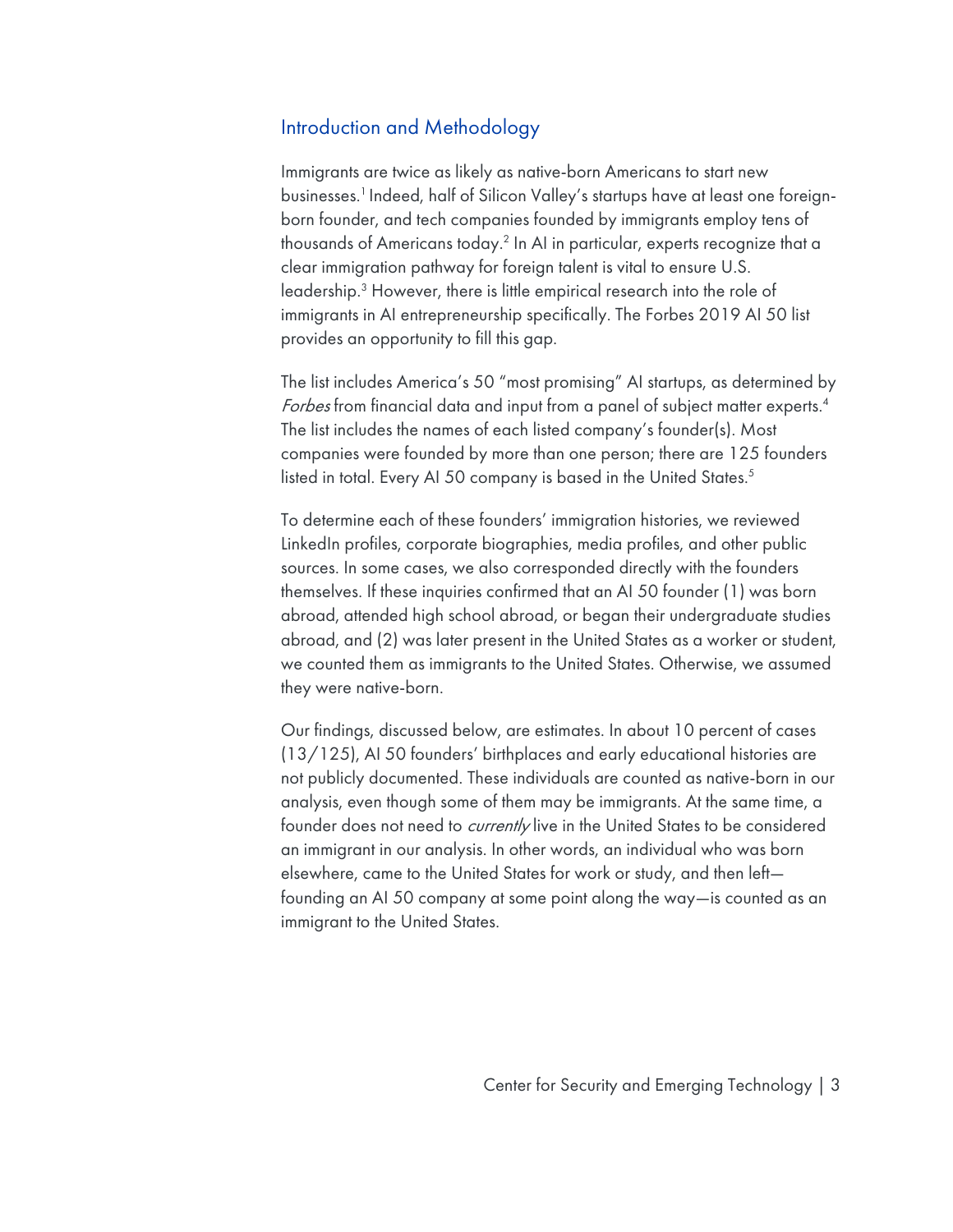## Findings

We estimate that 33 of the AI 50 companies (66 percent) have at least one first-generation immigrant founder, and 53 of the 125 founders (42 percent) are first-generation immigrants.

India and Israel were the largest senders of immigrant AI 50 founders, followed by the UK, China, and Portugal:

16 14 Number of founders Number of founders 12 10 8 6 4 2  $\Omega$ India Portugal **Israel** Chino Heat Teatrd  $\gamma_{t}$ Russia **Iran** sign Ukrain. irugua Early **Pola** France uno dran Canad Founder's country of origin

Figure 1: India and Israel were the top senders of immigrant AI 50 founders.

Source: CSET analysis of Forbes AI 50, LinkedIn, and other sources. A founder's country of origin is the first country where our research confirms they were born, studied, or worked.

Using the same sources, we estimate that 38 (72 percent) of the immigrant founders came to the United States to pursue higher education.<sup>6</sup> Ten (19 percent) came for undergraduate education, 19 (34 percent) for master's degrees, eight (15 percent) for doctoral degrees, and one (2 percent) for executive education.<sup>7</sup> Fifteen (28 percent) appear to have immigrated to the United States for work opportunities—that is, their presence in the United States is first documented in connection with a job.<sup>8</sup>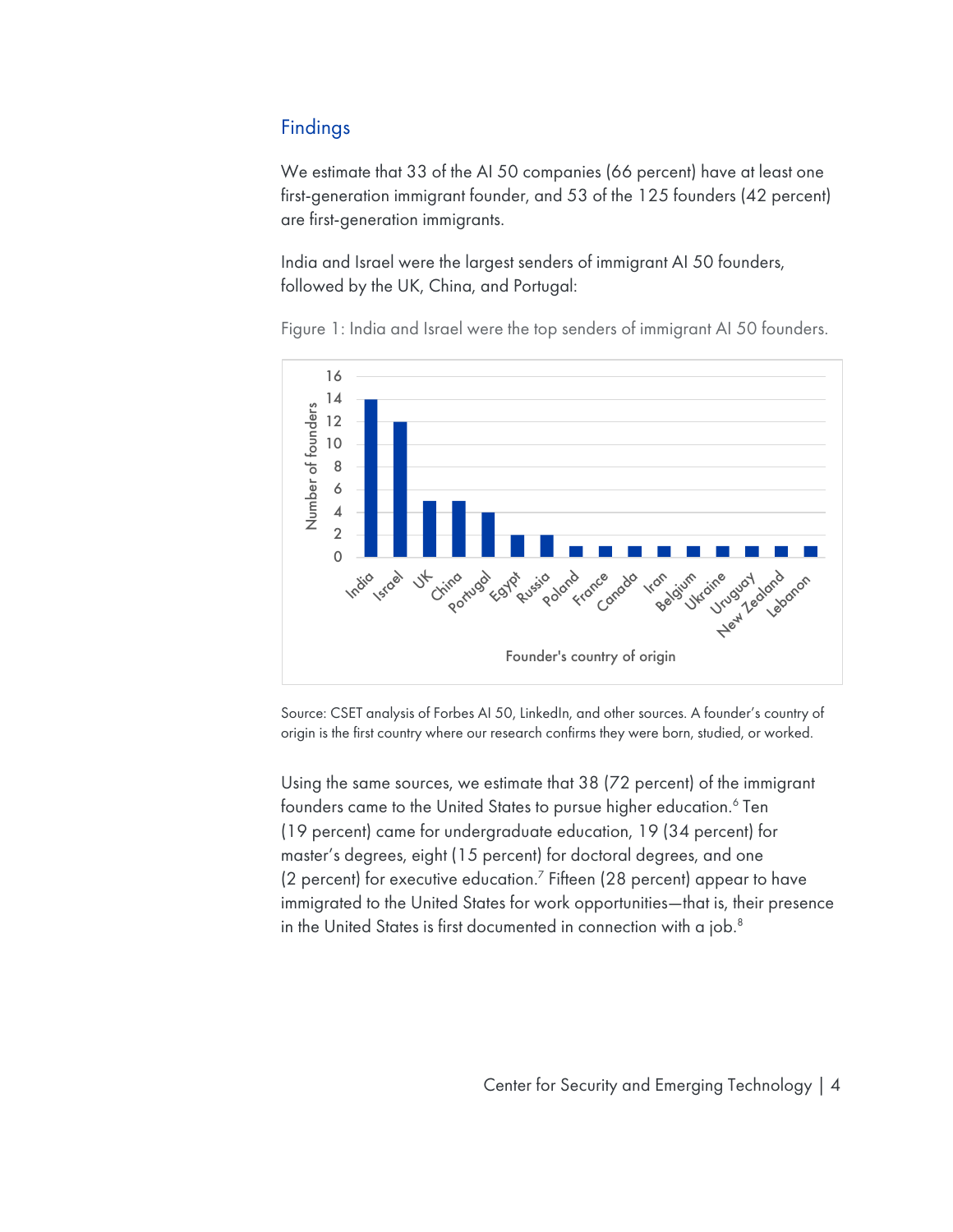

Figure 2. Most immigrant AI 50 founders first came to the United States to study.

Source: CSET analysis of Forbes AI 50, LinkedIn, and other sources.

#### **Discussion**

Our data suggests that most of the AI 50's foreign-born founders first came to the United States on student visas. After graduating, some may have stayed in the country through the Optional Practical Training (OPT) program;<sup>9</sup> others may have directly transitioned to an H-1B skilled worker visa, employmentbased permanent residence, or another immigration status. Based on overall immigration statistics, OPT and H-1B were probably most common.<sup>10</sup>

The United States does not have an entrepreneur or startup visa, meaning that these elite founders, like all immigrant entrepreneurs in the country, had to find other pathways.<sup>11</sup> But none of the major pathways that exist today are well suited for founders:

- OPT lasts three years at most, and participants must have a "day job" at a sponsoring company. $12$
- H-1B visas are numerically capped, making them hard to obtain. The H-1B visa also requires employment at an existing U.S. company.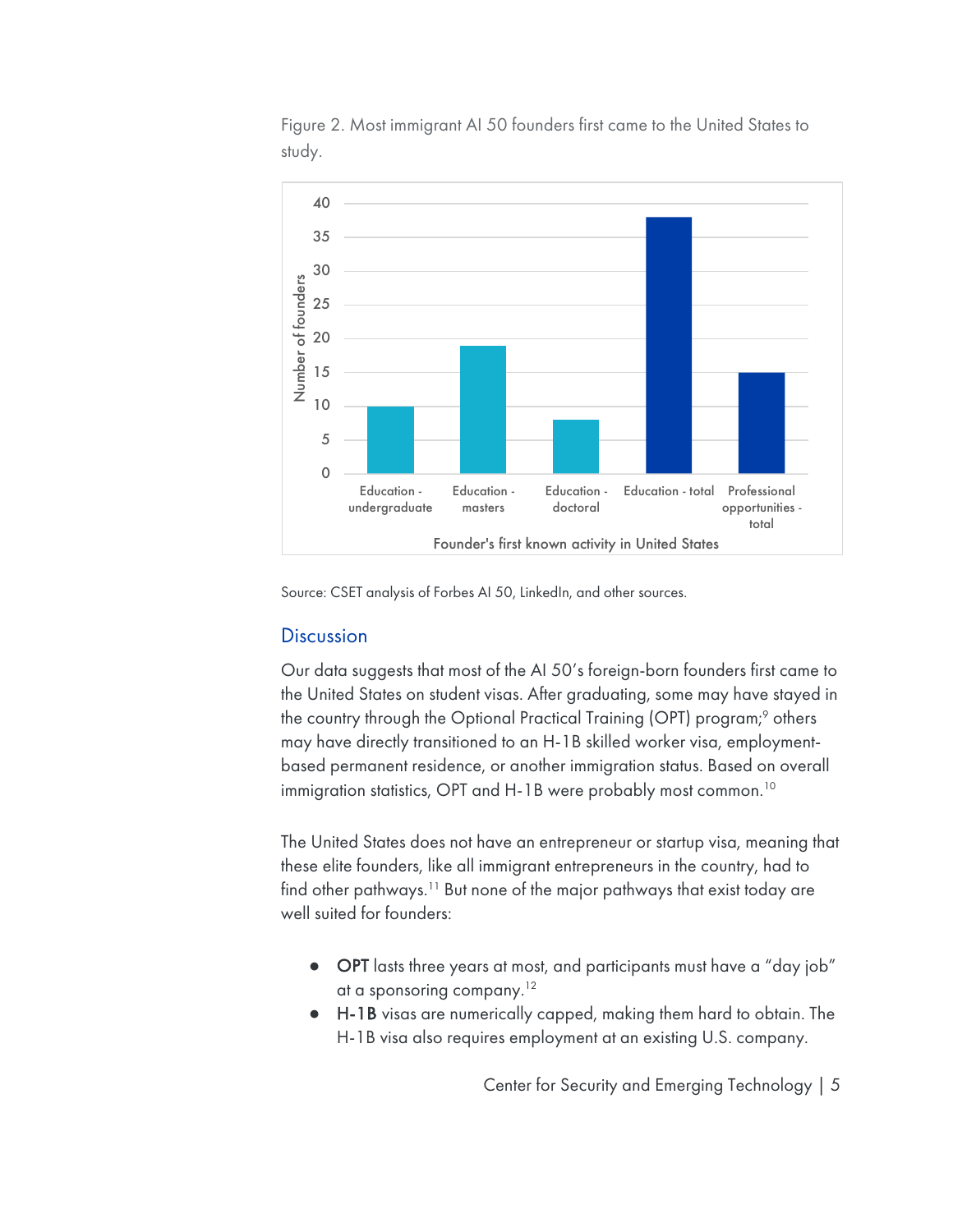Some founders may be able to "employ" themselves at their own startups for H-1B purposes, but this is a technically challenging maneuver that involves ceding control over the company.<sup>13</sup>

- The O-1 "extraordinary talent" visa has vague and demanding eligibility criteria that effectively exclude many entrepreneurs, especially early-career founders.<sup>14</sup>
- Employment-based green cards offer a high degree of freedom once obtained, but are subject to numerical caps and long backlogs, especially for Indian and Chinese nationals.<sup>15</sup>

These issues have prompted concerns that current law is discouraging entrepreneurship among immigrants who have innovative ideas but no practical pathway to stay and build businesses in the United States.<sup>16</sup> Recent studies find that foreign-born U.S. PhD students are less likely to create or join startups, and that visa policies are at least partially to blame.<sup>17</sup>

Consistent with these concerns, many immigrant founders of AI companies have described their personal struggles to stay in the United States. Michelle Zatlyn, co-founder of the leading cybersecurity firm Cloudflare, came to the United States on a student visa, started Cloudflare on OPT, and (after initially being rejected) eventually managed to win an H-1B visa, with CloudFlare itself as her sponsor.<sup>18</sup> Purva Gupta, whose retail tech company, Lily AI, recently raised \$12.5 million, applied for six different visas before obtaining a green card.<sup>19</sup> In correspondence with the authors, the founder of an AI 50 company explained how he started his first business in the United States while on OPT, but was forced to leave for Canada after failing to secure an H-1B. Several years later, he returned to the United States to start another company, which now claims a spot on the AI 50—but his company keeps a significant presence in Canada, in order to attract and retain skilled foreign workers who cannot get through the U.S. immigration system.

Defying the odds, these particular founders managed to overcome immigration obstacles and launch their companies in the United States. Yet for each foreign-born entrepreneur fortunate enough to make it through the system, many others likely will not. To ensure that the founders of tomorrow's AI 50 will work and innovate in the United States, policymakers should consider lifting current immigration restrictions—such as the annual numerical limits on green cards—and creating new immigration pathways specifically for entrepreneurs.<sup>20</sup>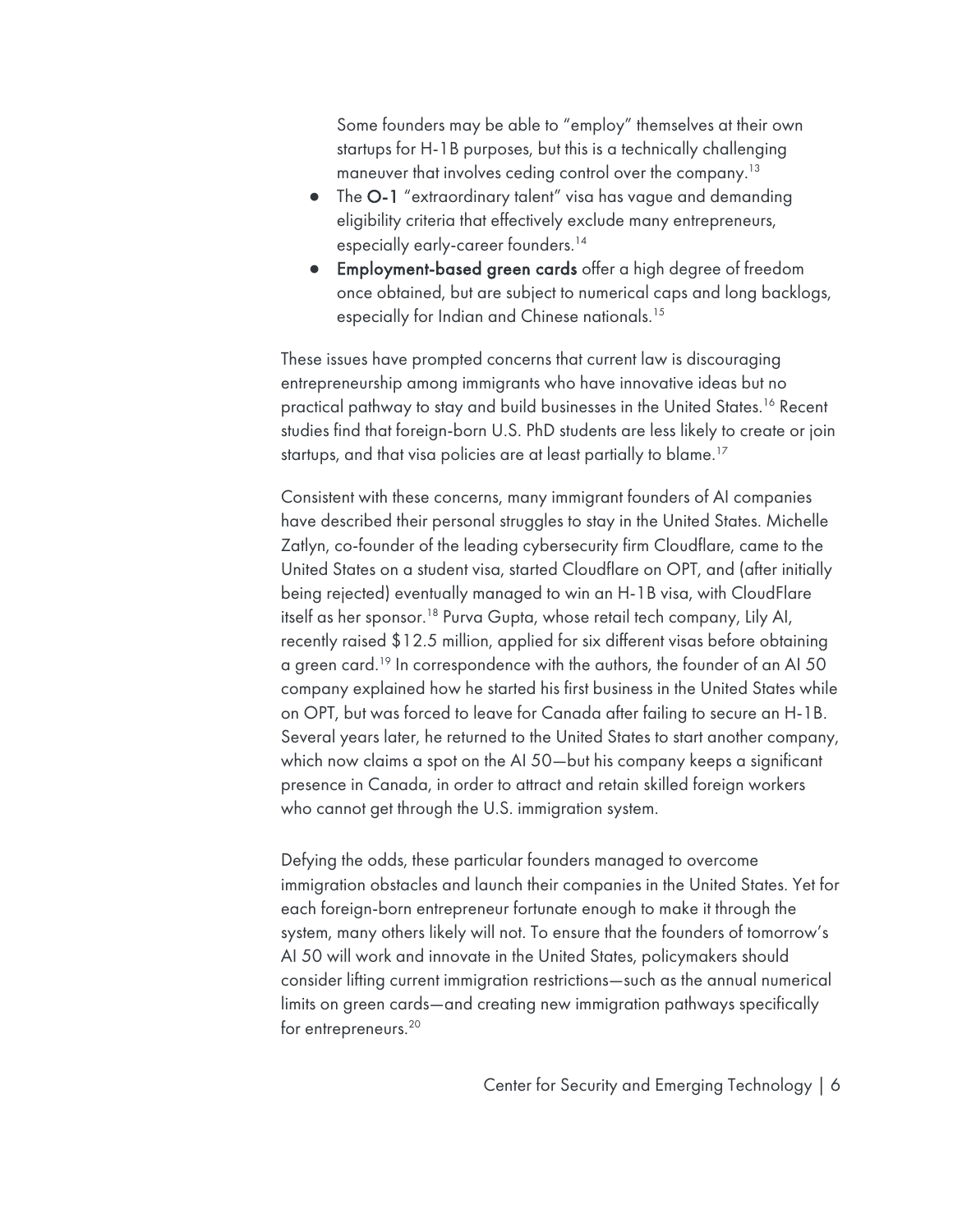## Acknowledgments

Thanks to Jaymie Durnan, Matt Mahoney, Igor Mikolic-Torreira, Dewey Murdick, and Alexandra Vreeman for useful feedback, and to several anonymous AI 50 founders for sharing their immigration histories with us.



© 2020 by the Center for Security and Emerging Technology. This work is licensed under a Creative Commons Attribution-Non Commercial 4.0 International License.

To view a copy of this license, visit https://creativecommons.org/licenses/by-nc/4.0/.

Document Identifier: doi: 10.51593/20200065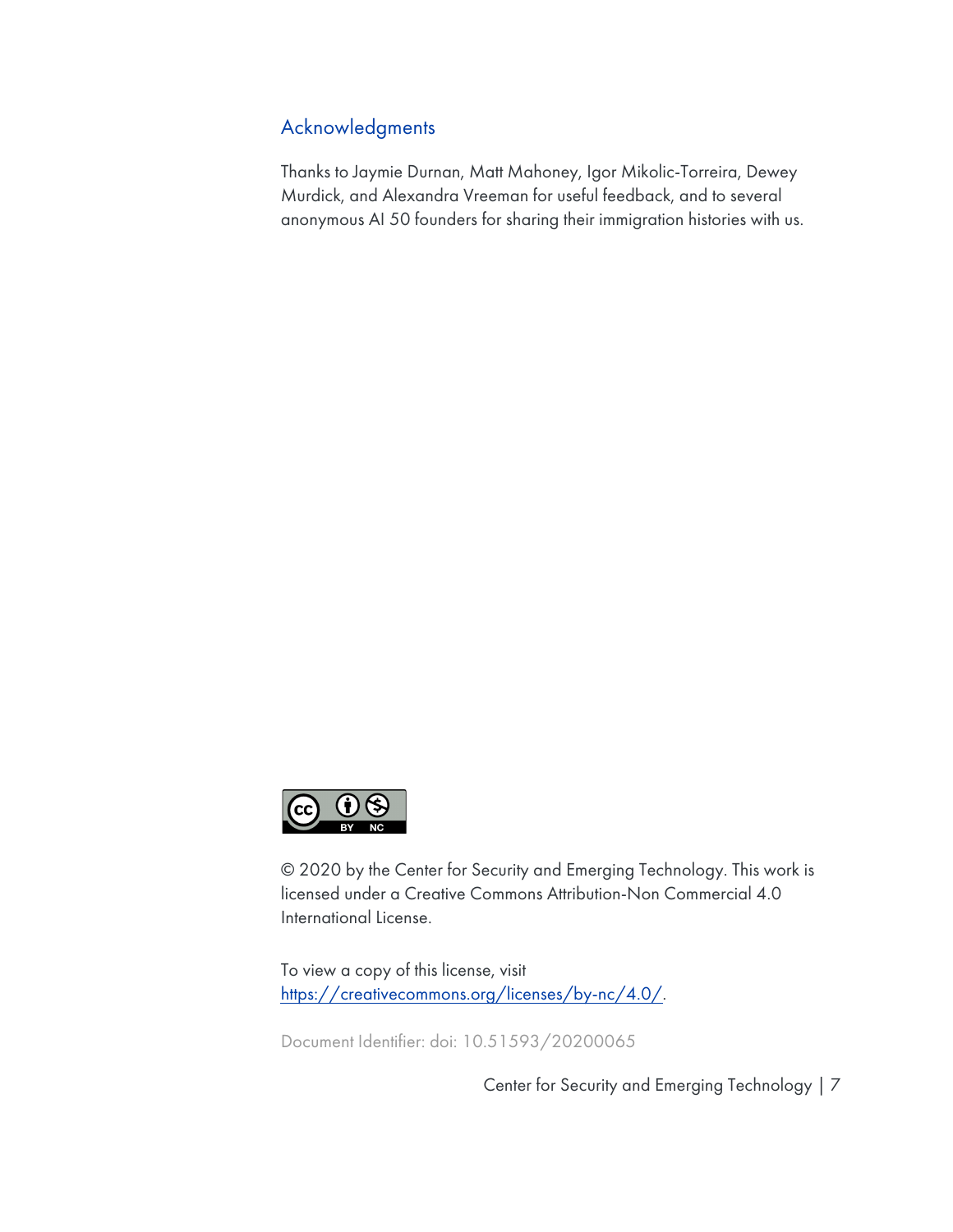### **Endnotes**

<sup>1</sup> "Kauffman Compilation: Research on Immigration and Entrepreneurship," Kauffman Foundation, October 4, 2016, https://www.kauffman.org/what-wedo/resources/kauffman-compilation-research-on-immigration-and-entrepreneurship.

<sup>2</sup> See Vivek Wadhwa, AnnaLee Saxenian, Ben Rissing, and Gary Gereffi, "America's New Immigrant Entrepreneurs" (UC Berkeley School of Information, January 4, 2007), http://people.ischool.berkeley.edu/~anno/Papers/Americas\_new\_immigrant\_entrepreneu rs\_I.pdf; "Immigrant Entrepreneurs and U.S. Immigration Policy" (National Foundation for American Policy, March 2019), https://nfap.com/wpcontent/uploads/2019/03/Immigrant-Entrepreneurs-and-US-Immigration-Policy.NFAP-Policy-Toolkit.2019.pdf.

<sup>3</sup> Karen Hao, "Trump's Freeze on New Visas Could Threaten US Dominance in AI," MIT Technology Review, June 26, 2020, https://www.technologyreview.com/2020/06/26/1004520/trump-executive-orderh1b-visa-threatens-us-ai/; Megan Lamberth, "America Desperately Needs AI Talent, Immigrants Included," Breaking Defense, December 23, 2019, https://breakingdefense.com/2019/12/america-desperately-needs-ai-talent-immigrantsincluded/.

<sup>4</sup> Jillian D'Onfro, "AI 50: America's Most Promising Artificial Intelligence Companies," Forbes, September 17, 2019, https://www.forbes.com/sites/jilliandonfro/2019/09/17/ai-50-americas-mostpromising-artificial-intelligence-companies/; Jillian D'Onfro, "AI 50 Methodology: How We Chose Our Honorees," Forbes, September 17, 2019, https://www.forbes.com/sites/jilliandonfro/2019/09/17/ai-50-methodology-how-weselected-our-top-startups/. A 2020 edition of the list was recently published, but it doesn't include the listed companies' founders and has less detailed methodological information than the 2019 edition. Alan Ohnsman and Kenrick Cai, "AI 50: America's Most Promising Artificial Intelligence Companies," Forbes, July 3, 2020, https://www.forbes.com/sites/alanohnsman/2020/07/03/ai-50-americas-mostpromising-artificial-intelligence-companies/.

<sup>5</sup> See D'Onfro, "AI 50."

 $6$  That is, the first record of their presence in the United States in the public sources we reviewed was related to a course of study in the United States, excluding high school.

 $7$  The subtotals add up to 70 percent, rather than 72 percent, due to rounding.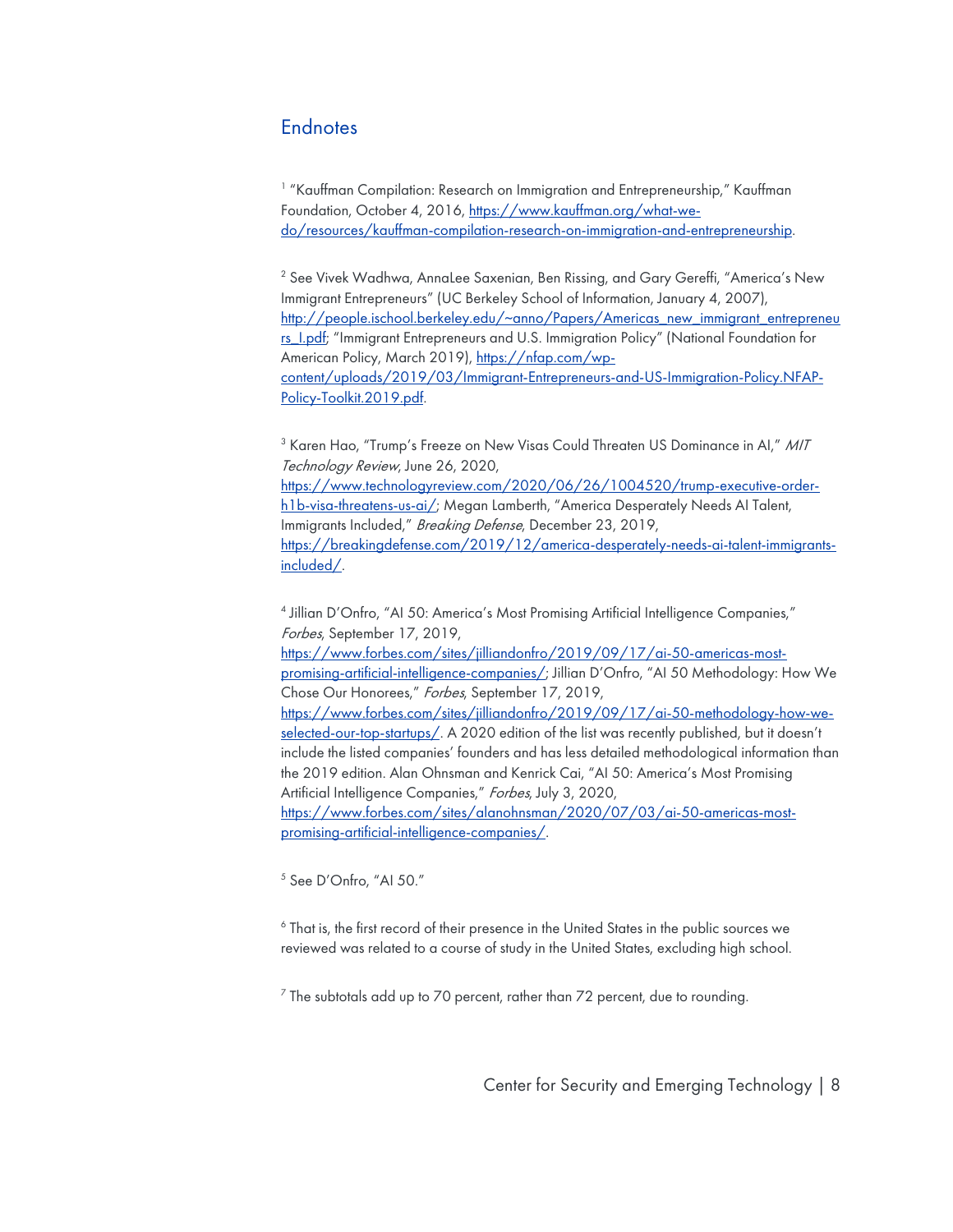<sup>8</sup> We include postdoctoral work in this category.

<sup>9</sup> OPT currently allows graduates to work up to three years if they studied Science, Technology, Engineering, or Mathematics (STEM); the rest can stay for one year. Neil G. Ruiz and Abby Budiman, "Number of Foreign College Graduates Staying in U.S. to Work Climbed Again in 2017, but Growth has Slowed," Pew Research Center, July 25, 2018, https://www.pewresearch.org/fact-tank/2018/07/25/number-of-foreign-collegegraduates-staying-in-u-s-to-work-climbed-again-in-2017-but-growth-has-slowed/. The extension for STEM graduates was enacted in 2008 and lengthened from 17 to 24 months in 2016. Department of Homeland Security, "Improving and Expanding Training Opportunities for F-1 Nonimmigrant Students With STEM Degrees and Cap-Gap Relief for All Eligible F-1 Students," 81 Fed. Reg. 13039 (March 11, 2016), https://www.federalregister.gov/documents/2016/03/11/2016-04828/improvingand-expanding-training-opportunities-for-f-1-nonimmigrant-students-with-stem-degrees-and.

<sup>10</sup> See generally Zachary Arnold et al., "Immigration Policy and the U.S. AI Sector" (Center for Security and Emerging Technology, September 2019), 6, https://cset.georgetown.edu/wp-content/uploads/CSET-Immigration-Policy-and-the-U.S.- AI-Sector-1.pdf. A recent CSET survey found that "84 percent of international AI PhD respondents working in the United States have been on OPT at some point." Catherine Aiken et al., "Immigration Pathways and Plans of AI Talent" (Center for Security and Emerging Technology, August 2020), 14, https://cset.georgetown.edu/research/immigrationpathways-and-plans-of-ai-talent/.

<sup>11</sup> The International Entrepreneur rule, introduced during the Obama administration, sought to create a dedicated pathway for immigrant founders, but it is essentially defunct today. See "International Entrepreneur Parole," U.S. Citizenship and Immigration Services, last updated May 25, 2018, https://www.uscis.gov/humanitarian/humanitarian-parole/internationalentrepreneur-parole.

<sup>12</sup> See "Optional Practical Training Extension for STEM Students (STEM OPT)," U.S. Citizenship and Immigration Services, last updated April 22, 2020, https://www.uscis.gov/working-in-the-united-states/students-and-exchangevisitors/optional-practical-training-extension-for-stem-students-stem-opt; Cyrus Mehta, "Suffocating The Foreign Entrepreneur Under The New STEM Optional Practical Training Rule," The Insightful Immigration Blog, March 21, 2016, http://blog.cyrusmehta.com/2016/03/suffocating-the-foreign-entrepreneur-under-thenew-stem-optional-practical-training-rule.html.

<sup>13</sup> See Sophie Alcorn, "Can I Get an H-1B as a Startup Founder?," Alcorn Immigration Law, March 23, 2017, https://www.alcorn.law/h-1b/h1b-startup-founder/; "Questions &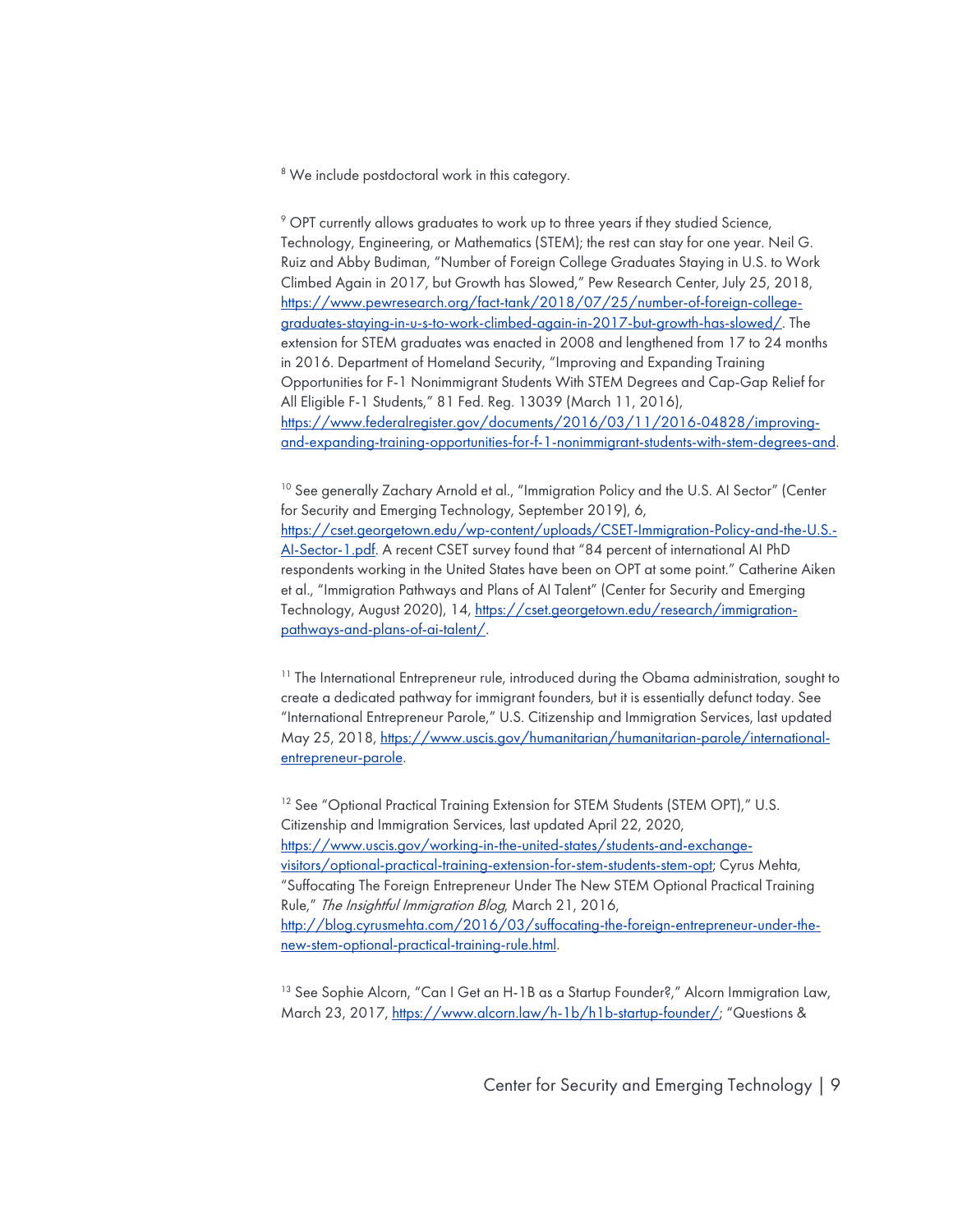Answers: Memoranda on Establishing the 'Employer-Employee Relationship' in H-1B Petitions," U.S. Citizenship and Immigration Services, last updated January 9, 2019, https://www.uscis.gov/archive/questions-answers-memoranda-on-establishing-theemployer-employee-relationship-in-h-1b-petitions.

<sup>14</sup> See "O-1 Visa: Individuals with Extraordinary Ability or Achievement," U.S. Citizenship and Immigration Services, last updated May 29, 2020, https://www.uscis.gov/working-inthe-united-states/temporary-workers/o-1-visa-individuals-with-extraordinary-ability-orachievement. Many of the O-1 eligibility criteria, such as winning major prizes, publishing articles, earning a high salary, or participating in professional associations, can be less attainable (or, at a minimum, harder to document) for startup founders than for individuals in more established and formalized lines of work. Others require demonstrating a track record of success, which is naturally harder for younger entrepreneurs. See generally Roy Maurer, "Seeking to Hire the Best and the Brightest? Consider the O-1 Visa," Society for Human Resource Management, September 17, 2019,

https://www.shrm.org/resourcesandtools/hr-topics/talent-acquisition/pages/seeking-tohire-the-best-and-the-brightest-o-1-visa.aspx (discussing documentation).

<sup>15</sup> David Bier, "Backlog for Skilled Immigrants Tops 1 Million: Over 200,000 Indians Could Die of Old Age While Awaiting Green Cards" (CATO Institute, March 30, 2020), https://www.cato.org/publications/immigration-research-policy-brief/backlog-skilledimmigrants-tops-1-million-over.

<sup>16</sup> See, e.g., Tommy Felts and Bobby Burch, "Immigrant Entrepreneurs Need Path to US Now, GOP Senator Behind Startup Act Says," Startland News, March 21, 2018, https://www.startlandnews.com/2018/03/immigrant-entrepreneurs-startup-act/.

<sup>17</sup> See Michael Roach, Henry Sauermann, and John Skrentny, "Are Foreign STEM PhDs More Entrepreneurial? Entrepreneurial Characteristics, Preferences and Employment Outcomes of Native and Foreign Science & Engineering PhD Students," NBER Working Paper, September 2019, https://www.nber.org/papers/w26225; Michael Roach and John Skrentny, "Why Foreign STEM PhDs are Unlikely to Work for US Technology Startups," Proceedings of the National Academy of Sciences 116, no. 34 (August 2019), https://doi.org/10.1073/pnas.1820079116. See also Remco Zwetsloot et al., "Keeping Top Talent in the United States: Findings and Policy Options for International Graduate Student Retention," (Center for Security and Emerging Technology, December 2019), 14, https://cset.georgetown.edu/wp-content/uploads/Keeping-Top-AI-Talent-in-the-United-States.pdf.